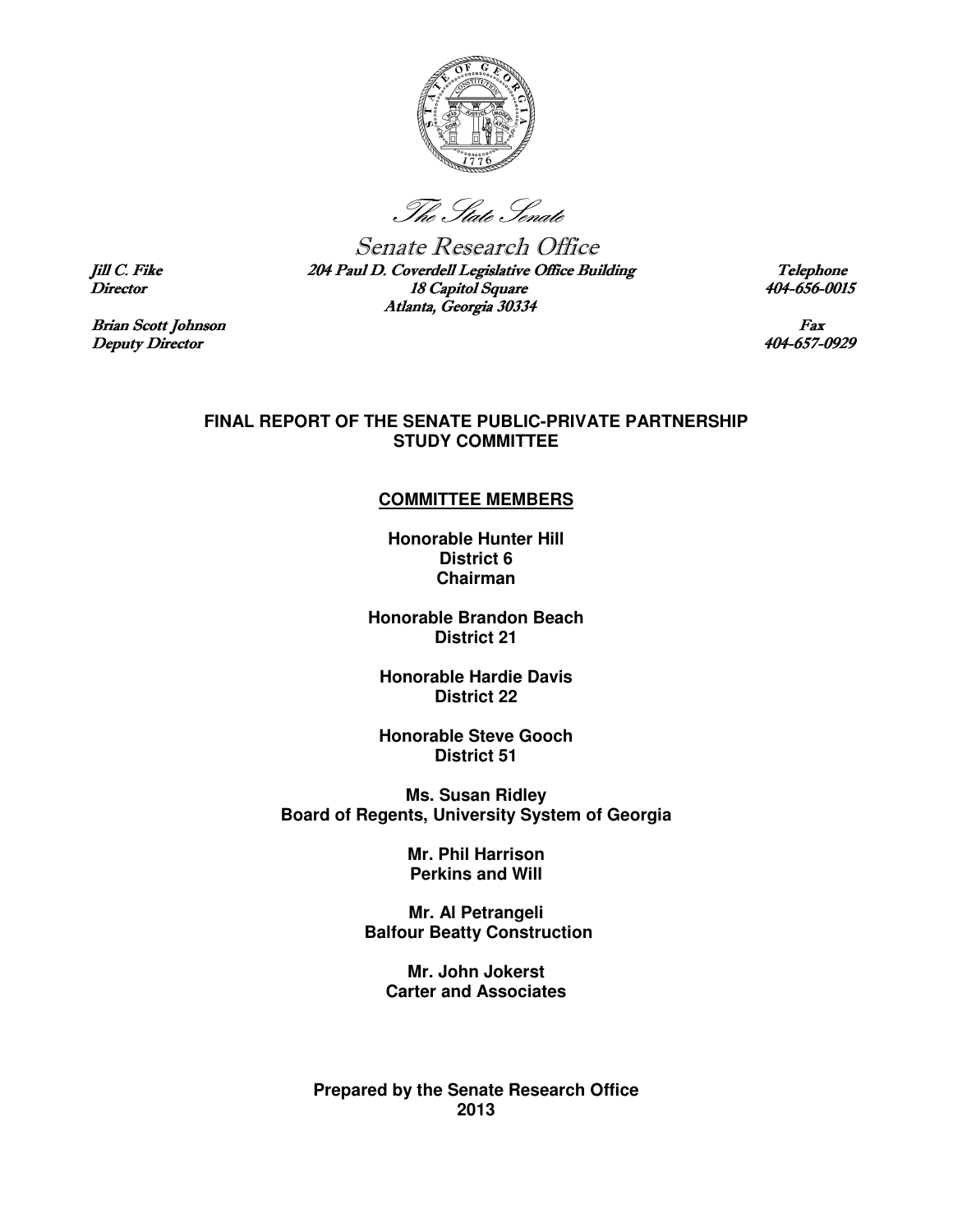# **TABLE OF CONTENTS**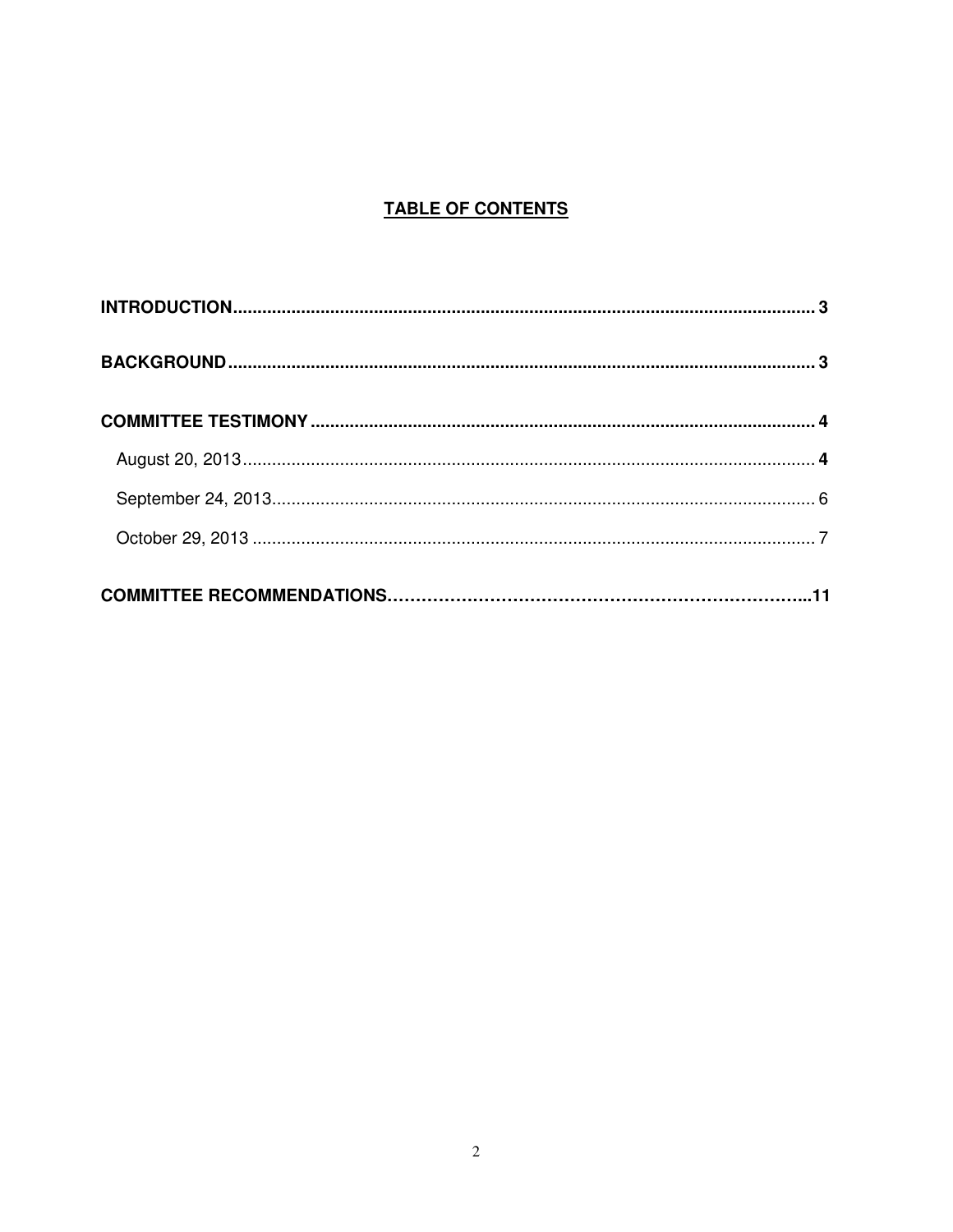# **INTRODUCTION**

Senate Resolution 598, which passed the Senate during the 2013 Legislative Session, created the Senate Public-Private Partnership Study Committee (Committee) to examine the best and most efficient path to authorizing private entities to operate or develop projects relating to public infrastructure, which may result in the availability of these projects to the public in a more timely and less costly fashion.

The Committee was composed of eight members: Senator Hunter Hill, serving as Chairman; Senator Brandon Beach; Senator Hardie Davis; Senator Steve Gooch; Mr. Al Petrangeli, Balfour Beatty Construction; Ms. Susan Ridley, Board of Regents (BOR) of the University System of Georgia; Mr. Phil Harrison, Perkins and Will; and Mr. John Jokerst, Carter and Associates.

Additionally, the legislative staff members assigned to the Committee were: Ms. Jachque Ratliff, Legislative Assistant to Senator Hunter Hill; Ms. Shawna Mercer, Senate Press Office; Mr. Rick Ruskell, Legislative Counsel; and Ms. Angie Fiese, Senate Research Office.

The Committee held three meetings at the Capitol on: August  $20<sup>th</sup>$ , 2013; September  $24<sup>th</sup>$ , 2013; and October  $29<sup>th</sup>$ , 2013. At the first meeting, the Committee heard testimony from: Ms. Susan Ridley, BOR; Mr. Michael Sullivan, American Council of Engineering Companies of Georgia; Mr. Mark Woodall, Associated General Contractors of Georgia; Mr. Christopher D. Lloyd, McGuire Woods Consulting, LLC.; Mr. Michael Paris, Council for Quality Growth; and Mr. John T. Crocker, MARTA. At the second meeting; the Committee heard testimony from Ms. Diana Pope, Georgia State Financing and Investment Commission. At the third meeting, the Committee heard testimony from: Ms. Kimberly Lipp, Virginia Department of Corrections; Mr. Bill Clark, American Institute of Architects; Mr. Steve Stancil, along with Mr. Fred Smith, State Properties Commission; Mr. Chris Williams, Gleeds USA; Mr. Ken Portnoy, Balfour Beatty; Mr. Joel Lee, a private citizen; and Mr. Bobby Potter, American Insurance Association.

# **BACKGROUND**

A public-private partnership (P3) is a contractual agreement between a public agency and a private sector entity resulting in greater private sector participation in the delivery and/or financing of infrastructure projects. Whether repairing, upgrading, or augmenting an existing asset or building, the intent is to leverage private sector financial resources and expertise, improve project delivery, and to better share responsibilities and costs between the public and private sector. P3s differ significantly from sector to sector and from project to project. They also differ from country to country given the contracts are based on different legislative frameworks across the world. No less than 31 countries currently have a P3 unit at the national or subnational level. The United Kingdom has been a leader in modernizing the way in which public infrastructure and services are delivered and finding new ways to work in partnerships with the private sector over the last 20 years.

Approximately 29 states, including Georgia, as well as Puerto Rico, have enacted authority for a state transportation agency to consider and enter into P3s for highway projects; approximately 20 states allow transit P3s. For now, using P3s for vertical public construction remains rare; Virginia leads the way, having used P3s to construct several new schools and prisons. Georgia authorized the use of P3s for transportation in 2009 and for the development of reservoirs in 2011. Senate Bill 255, The Partnership for Public Facilities and Infrastructure Act, which is currently in the Senate Transportation Committee, provides for the use of public-private partnerships to develop public infrastructure and facilities. The Committee was formed to determine the best and most efficient path to achieving this goal.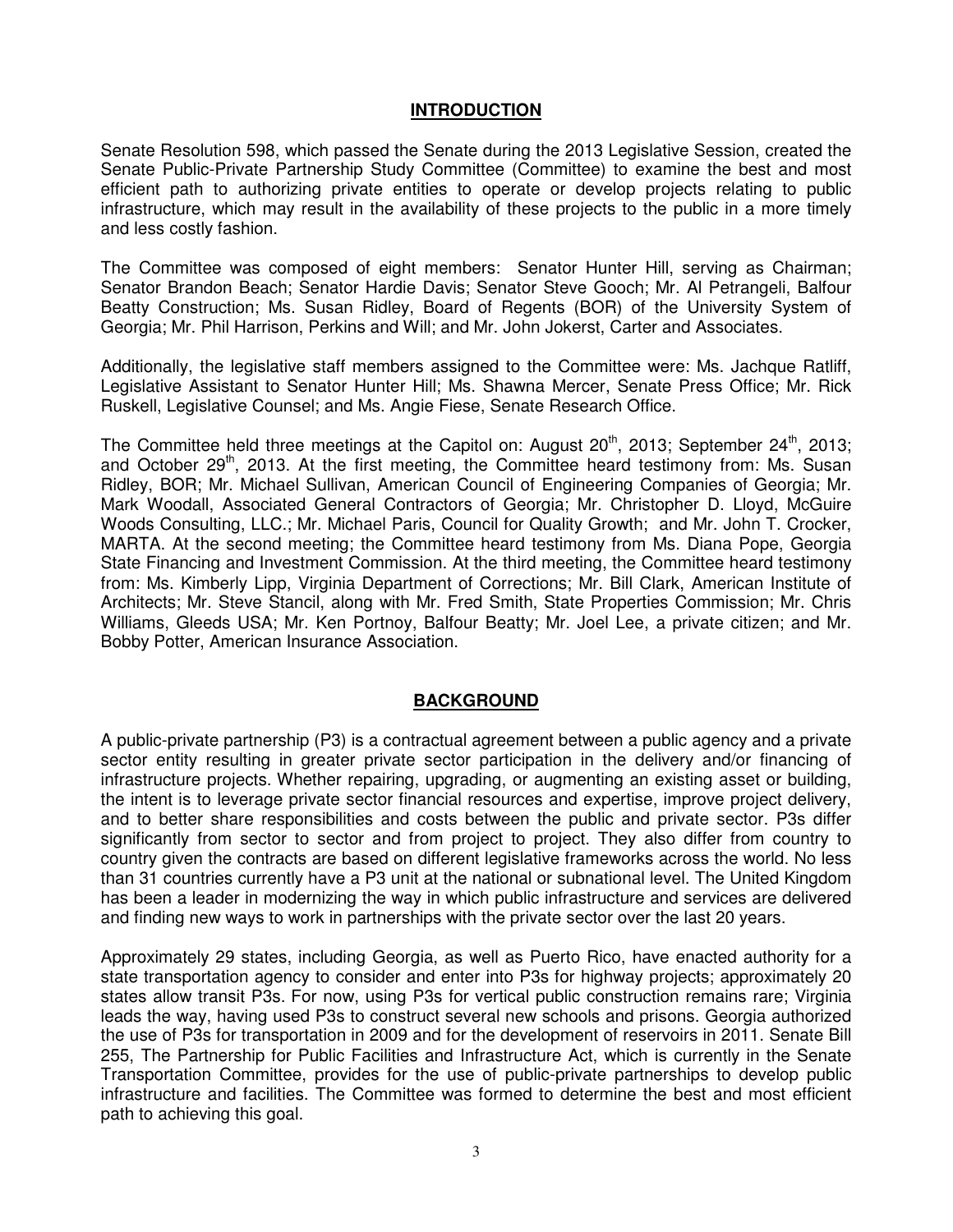# **STUDY COMMITTEE MEETINGS**

## August 20, 2013

Senator Hill opened up the meeting by stating that the complexity of P3s is daunting. The goal is to make it more feasible for local governments to undertake P3s. Senator Davis asked how we see local governments moving forward in the context of the legislation. Senator Hill stated that he would leave the answer to that question with the speakers.

Ms. Ridley provided testimony regarding capital financing methods. The primary method of academic facility financing is with general obligation bonds: these require the full faith and credit of the state; have a 10 percent constitutional limit; state debt is typically between 6 and 8 percent; Georgia is one of nine "AAA" states. Georgia's Sinking Fund pays the debt service. There is limited general obligation bond capacity for capital needs beyond academic buildings.

Public private ventures serve as an alternative general obligation bonds. Local government authorities serve as issue or debt. Bond proceeds are loaned to a cooperative organization to construct buildings. The BOR rents the facility from the cooperative organization. BOR's annual rental agreement secures lease obligation of the third party borrower. This is the primary method for financing revenue-producing facilities. As of June 30, 2013, there were 188 PPV projects representing \$3.7 billion in outstanding balances. Ms. Ridley commented that the Georgia Higher Education Facilities Authority, which authorizes bonds to finance capital projects for the Board of Regents (BOR) of the University System of Georgia and the Technical College System of Georgia (TCSG), is authorized to have outstanding at any point in time a maximum of \$500 million of bonds – there are approximately \$300 million of bonds outstanding.

The Georgia Higher Education Facilities Authority (GHEFA) was created in 2006. GHEFA: has a five-member board (approval and monitoring); is authorized to issue revenue bonds for BOR and TCSG; has no TCSG projects to date; original authorization was \$300 million maximum capacity, which was increased to \$500 million in 2012. This represents an alternative for institutions with more limited avenues of financing and/or to gain efficiencies. Approximately \$300 million has been issued for 18 projects. The University System Foundation serves as the borrower.

Mr. Michael Sullivan, with the American Council of Engineers, testified in support of the effort outlined in SB 255. P3s are a great way to deliver vertical construction; they are one tool in the toolbox. The most valuable asset is the ability of government to leverage procurement. The P3 model is government-designed from the beginning; the government designs the goals and the private sector determines the best way to achieve them. Mr. Sullivan emphasized that the legislation should not force the private sector to disclose the method used – just the goal. He referred to the Georgia Department of Transportation's (DOT) P3 regulations. Senator Davis asked what happens in the case of insolvency. Mr. Sullivan commented that a P3 strengthens the public side because the risk is borne partially by the private partner. It requires a very clean, conformative business plan. Senator Davis also asked whether P3s are competitive. He voiced concern that the smaller companies may not be able to compete. This concern is valid when moving to a valueadded process. It is a challenge that may be addressed by the criteria outlined in the bill. Mr. Beatty added that a P3 is a collaborative effort. Senator Hill also stated that Senate Bill 168 provides for inclusion of smaller companies and that larger companies often time hire local people. Mr. Sullivan agreed and stated that locals will be in the best position to make these decisions.

Mr. Mark Woodall, with the Associated General Contractors of Georgia, thanked the Committee for this deliberative effort. He praised Senate Bill 168 for allowing access to the local market.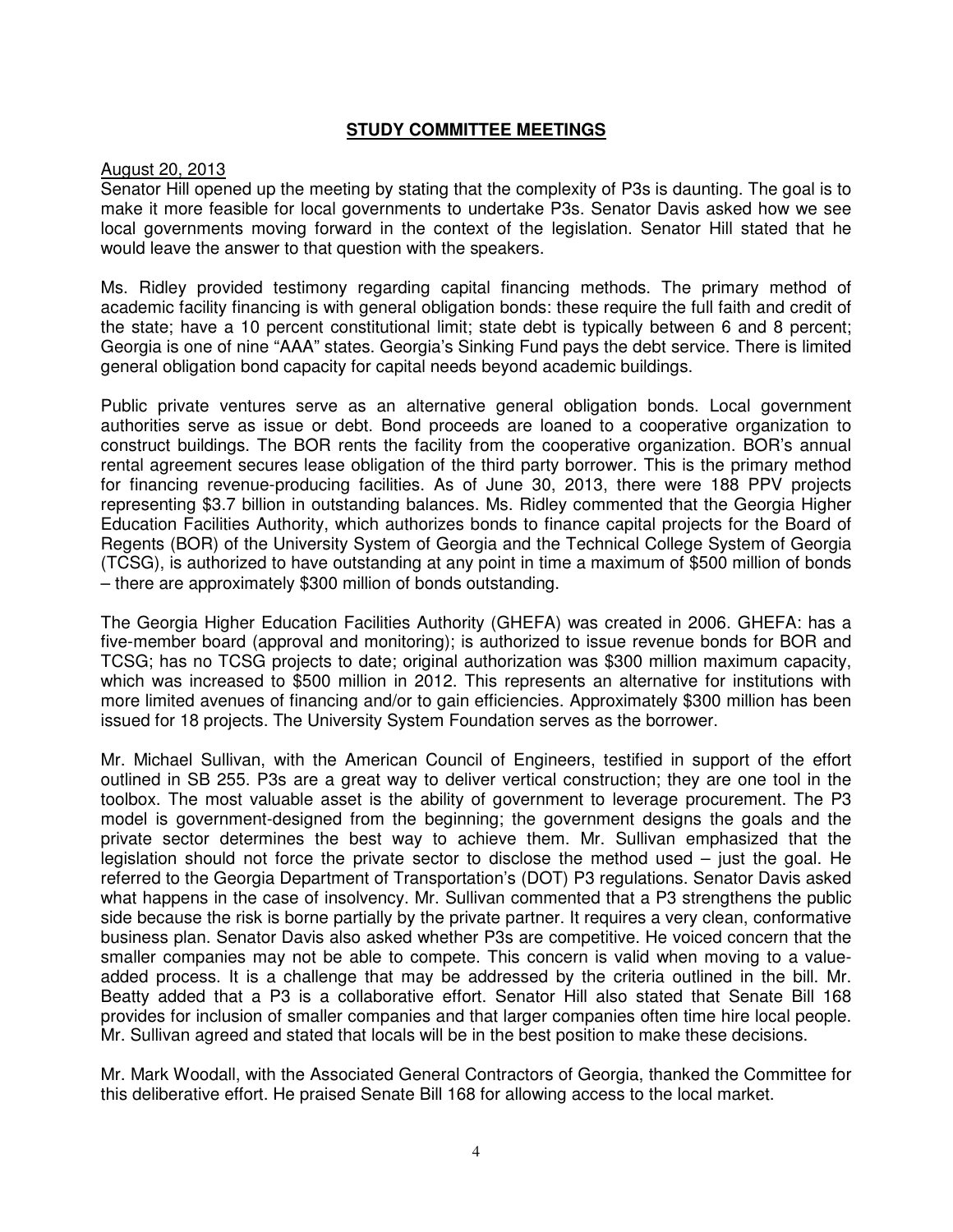He recommended that the Committee ensure there is a nexus between multiple projects under a single bid. He cautioned the Committee on the bill's provision which mandates guidelines for state agencies, but allows discretion for local governments. Local governments have every tool in the toolbox except a P3. Mr. Woodall ended his testimony with a suggestion to protect propriety information in the bill, and to allow adequate amount of time to submit a competing proposal.

Mr. Christopher D. Lloyd, with McGuire Woods Consulting, testified to Virginia's experience with P3s. Virginia has had in place a P3 statute for transportation since 2005; a vertical construction statute since 2002. It has practical oversight experience. Maryland, Texas, Florida, and North Carolina have adopted the Virginia model for their procurement process. Virginia's P3 law creates uniformity, accountability, and transparency. If there is not a law in place, private investors become nervous; a law is not subject to interpretation. A law protects confidential information; there is a specific exemption from the open records law. Accountability is found in public hearings and the public access to the resulting public contract. A law provides a legislative approval of the process. While low bid procurement processes are still done, more complex projects require a P3. The Virginia law allows for solicited and unsolicited bids, at both the state and local level. It requires the use of outside advisors – the bidder pays a fee which is used to hire the outside advisors. The law does not allow the state to create more debt than the constitution allows, and does not authorize new taxes or expanded eminent domain. The oversight committee created a working group to create model guidelines to ensure uniformity between state and local processes. It developed a best practice guidance document. No more than 50 percent of general revenue may go to satisfying debt obligations.

Senator Beach commented that the P3 concept allows for innovation. The public body may select the proposal that will save the most money, but may still offer the other company a stipend for proprietary information. Senator Hill questioned Mr. Lloyd on how to prevent an onslaught of unsolicited bids. First, require a proposal. Second, only look at projects on a capital improvement plan. Finally, create a P3 office like Virginia. Senator Hill asked what the potential pitfalls are from the general public. Mr. Lloyd suggested that Georgia provide a transparency requirement, as well as guidelines for small, minority contractors. Not everyone will be happy. Texas authorized P3s for private development. The citizens voiced opposition to the project itself.

Mr. Michael Paris, with the Council for Quality Growth, opened his remarks by stating that the TSPLOST experience taught us a lesson to think outside of the box. He emphasized that the Virginia experience is critical and then outlined four points: (1) Innovative financing – with regards to local governments. This allows them to do things they have not been able to do in the past. Local governments are not affected by the debt ceiling; (2) Fewer costs – as found in the designbuild process; (3) Faster results – gets projects going; and (4) Risk – helps combat risk to the public body.

Mr. John Crocker, the Director of Development at MARTA, discussed long-term leases with MARTA. One lesson learned is that people negotiating the agreement in the beginning will not be there to manage the agreement. There needs to be a process for amending the agreement. Partners will also change. He cautioned the Committee to be realistic and to identify many issues. He suggested that the Committee require a value for money report in the legislation to determine if a P3 or the traditional method is better for development of the project. He concluded his testimony by stating that P3s are a way to share risk and provide efficiencies.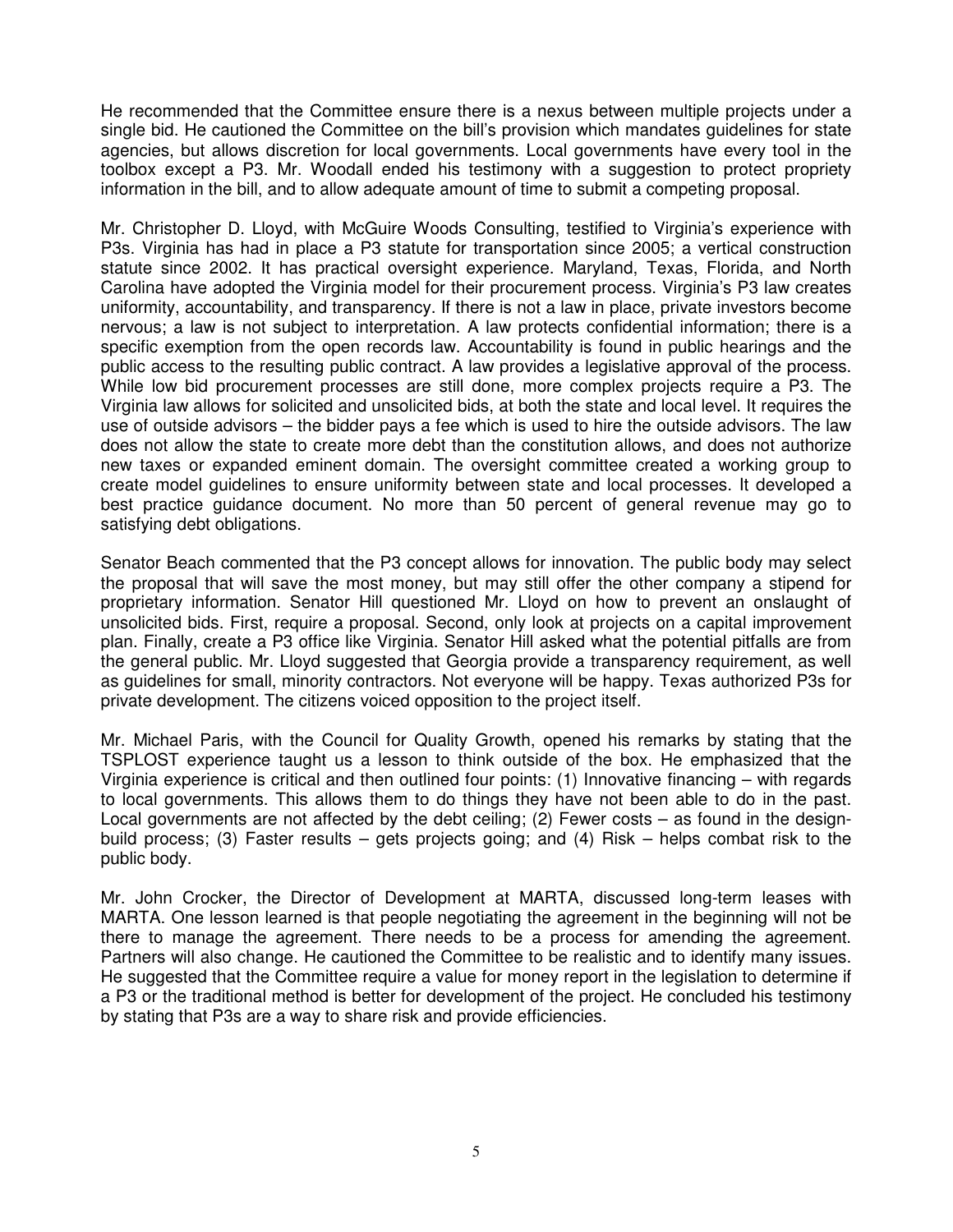# September 24, 2013

Ms. Diana Pope, with the Georgia State Finance and Investment Commission (GSFIC), began her testimony with the functions of GSFIC as provided for in the State Constitution.

The GSFIC is empowered to: perform all services related to the issuance of state debt; invest and account for all proceeds derived from the issuance of general obligation debt, or other amounts as may be appropriated to GSFIC for capital outlay purposes; manage all other state debt issuance; provide financial advisory assistance to state authorities and agencies regarding the issuance of debt; acquire and construct projects for the benefit of any state agency or to contract with any such agency to acquire or construct projects; establish multi-year contract value authority for leases and adopt policies for such transactions; and establish multi-year contract value authority for energy performance contracts, and adopt policies for such transactions. Before, agencies would enter into annual leases with renewable options. The ability to enter into multi-year contracts allows the State Properties Commission (SPC) to sign a contract for a 20-year term. She cautioned the Committee to make sure that a P3 stays within the contract, otherwise the state may face a rating downgrade.

Ms. Pope also provided an overview of the responsibilities of the SPC. As the state's real estate portfolio manager, the SPC is responsible for the acquisition and disposition of all state-owned real property and all real property interests. Additionally, SPC provides leasing assistance to state entities in the location of state-owned or commercially-owned space. Portfolio management includes a program called transaction management. Transaction management provides leasing services, which includes managing all activities required to lease real property from a landlord or leasing a portion of state-owned property to a third party. SPC has oversight over most agencies under the space management code (O.C.G.A. § 50-16-41). SPC and the BOR are the only agencies that may enter into a multi-year lease. Annual contract value authority must be approved by GSFIC. In addition, Regents must receive SPC board approval. Annual renewal options of annual deals are now limited to eight years.

Ms. Pope conveyed to the Committee that rating agencies generally view leases as "appropriation backed debt." A rating downgrade is most likely to occur if the rating agency concludes that the decision to not pay raises doubt about the government's general willingness to honor its obligations to investors or to properly weigh the long-term interest of investors against short-term political or financial considerations. Ms. Pope then outlined the procedure for the authorization, sale, and use of bond proceeds. The General Assembly authorizes bonds in the Appropriations Act and identifies specific projects in the tracking document. GSFIC solicits input from agencies regarding funding needs for the authorized projects. Projects to be funded are selected based on "readiness" criteria and agency certification to comply with federal spend-down requirements for tax-exempt bonds – past performance with respect to compliance is a consideration. GSFIC determines the tax exempt status of bonds, prepares the offering statement, obtains credit rating, and approves the sale of bonds in the market. GSFIC and the agencies then construct and implement projects or equipment. They also maintain ongoing compliance with tax-exempt bond regulations and asset tracking through the final maturity of the bonds. Ms. Pope informed the Committee that they authorize approximately two sales per year.

General obligation bonds require the full faith and credit of the state. The highest credit rating allows for the lowest possible cost in the current market. There is a 10 percent constitutional limit based on prior-year revenues; however, the GSFIC debt management plan limit is 7 percent. Except for specific "grants" to local education authorities and public library boards, the state has ownership to facility or property. GSFIC will manage, administer, or oversee all P3 transactions in which general obligation bond proceeds are utilized in order to ensure that all constitutional and statutory responsibilities charged to GSFIC are met, and to protect the tax-exempt status of the bonds. This includes situations when private funds are mixed with state bonds into one facility.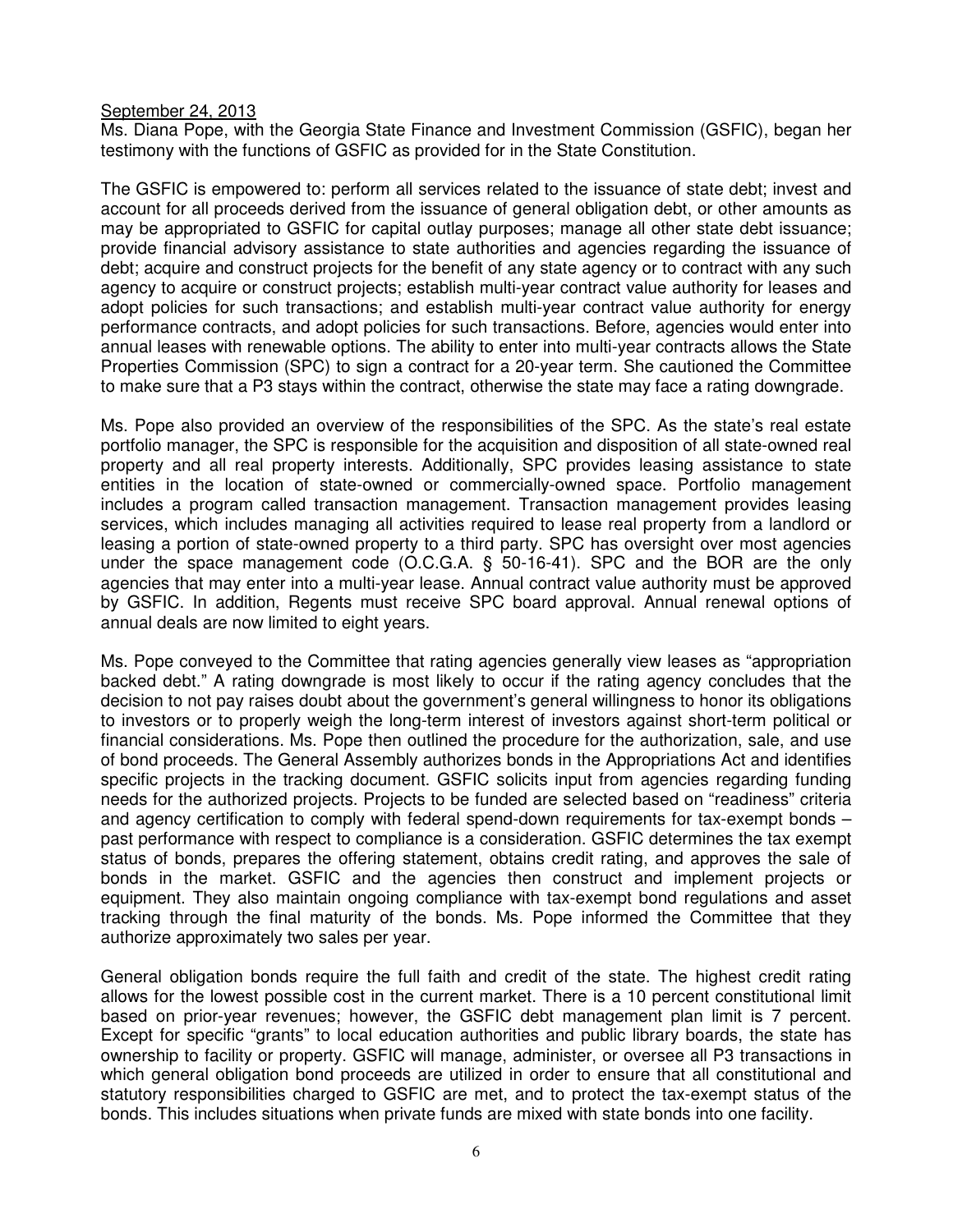As defined by the federal tax code, private business use is the use (directly or indirectly) of a facility (all or a portion) financed with tax-exempt bonds by a business or trade carried on by a nongovernmental user, even if that business serves the government employees or the clients of the government agency. Generally, there is a 10 percent allowance up to a maximum of \$15 million per issue. Below 10 percent, but above \$15 million, requires an allocation of private activity bonds per federal tax regulations. GSFIC reserves all private use of itself. If an agency desires a private use allowance, it first must notify GSFIC of the need and also request an allowance of private use, otherwise the agency must certify in its board resolution that there is no private use proposed within its funded project(s). If there is too much private use in a bond issue, the IRS can declare the interest to be taxable. This would violate the covenant made with the bond holder that the state would continue to maintain the tax-exempt status. Or, the IRS might only exact a monetary penalty. Some examples of private use include leases to a private party or lease/use by the federal government, parking contracts, service contracts, or food service facilities.

Ms. Pope concluded her remarks by cautioning the Committee that: lease arrangements should be managed consistently through SPC and GSFIC; rating agency implications must be considered; long-term leases would most likely be considered capital debt; and the Committee should consider how to prevent unsolicited proposals from monopolizing resources.

Senator Hill asked Ms. Pope if there is a concern that if the General Assembly creates a P3 model that the state will over-obligate itself. Ms. Pope agreed and stated that GSFIC and SPC need to be involved to set the procedures. Senator Hill also questioned whether investors get a return when there is commingling of private and public funds. Ms. Pope responded that most of the time it is cash. Sometimes there is payment of debt service with fees or annually appropriate funds. Senator Hill asked Ms. Pope a final question as to whether allowing locals to engage in a P3 transaction would affect the state. Ms. Pope stated that it should not affect the state because there is no jurisdiction on debt.

## October 29, 2013

The final meeting of the Senate Public Private Partnership Study Committee began with testimony from Ms. Kimberly King of the Virginia Department of Corrections via telephone. Ms. King began her testimony with background information on her department's P3 projects. The first project began in 2002. It was for two new prisons and a facility expansion to be built simultaneously. It included 2,000 or more beds built in three different counties with a \$160 million dollar value and a schedule of 36 months. Virginia wanted to compress the schedule requirements. In 2007, Virginia needed an additional 1,000-bed facility in a region where the legislature wanted economic growth. The state owned the land. The contract valued at \$88 million.

Ms. King advised the Committee to require an established legitimate need. Does the project fit with the agency's priorities? Does the legislature support it? How does it compare to other agencies' needs? Could the traditional procurement process develop the project just as well? The state must document the project complexity, value added, risk factors, as well as other issues. Some state entities are uncomfortable with the new method because they are not in the driver's seat. She informed the Committee that there needs to be an experienced owner's representative on-site. Georgia should defer to the Department of Treasury on whether to select financing or not. Virginia can decouple to allow state financing without private sector financing. To address the concerns of any opposition, the state should add a number of restraints into the law.

Ms. King described the advantages of a P3 law. It allows for speed, value, and innovation. The provision that allows unsolicited proposals jumpstarted their process because it allowed the private sector to take on as much risk as it wants to take on. By allowing negotiations, the state is able to determine a very good value.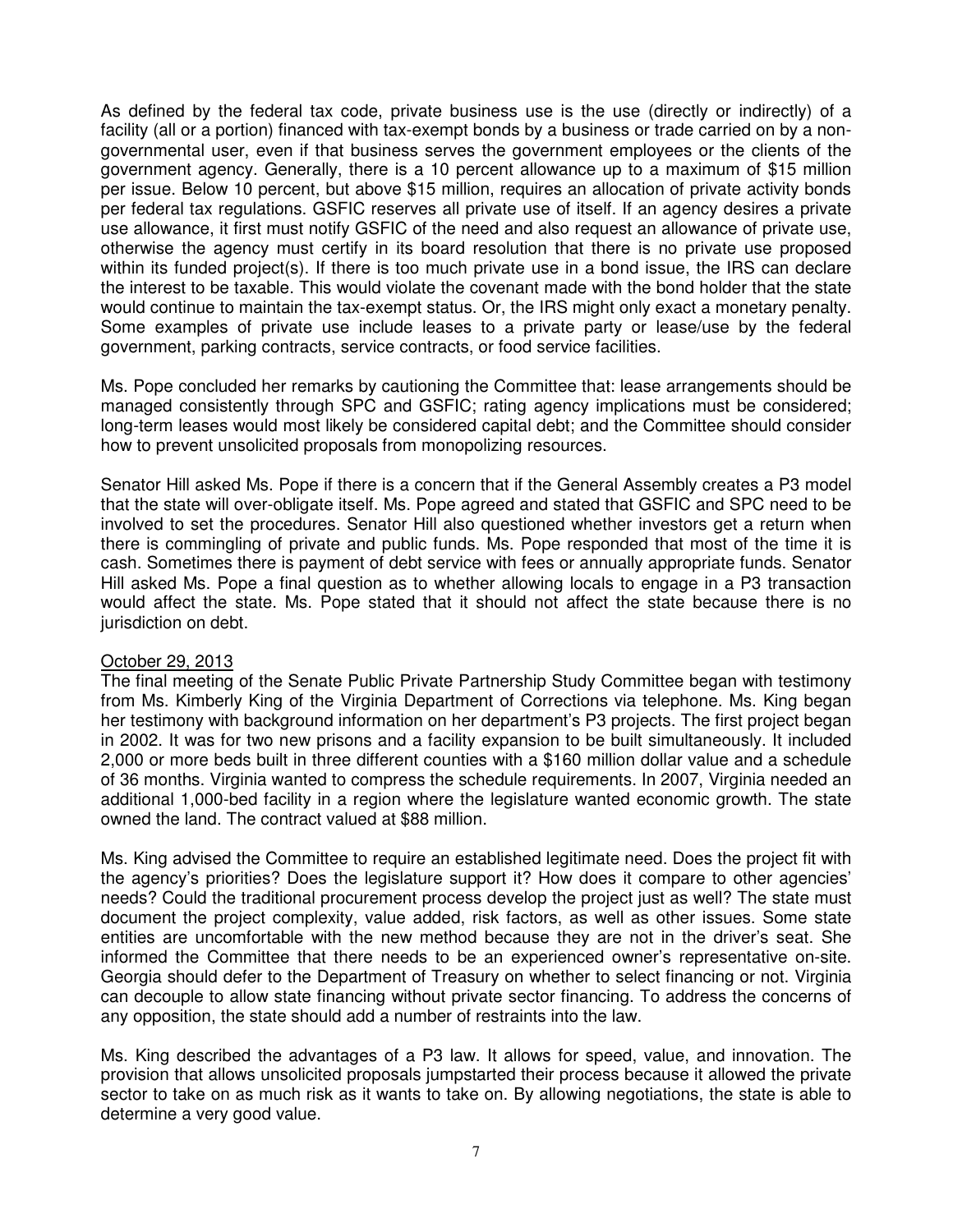Finally, the state can supplement in-house resources and find innovations in the contract by working together with the private sector.

Senator Hill asked Ms. King who developed the P3 rules after the legislation was passed. Ms. King responded that a standard set of guidelines were developed by the department and other stakeholders. When the department received an unsolicited bid, did it seek out other bids? Yes. After it received an unsolicited bid, it would then advertise it by sharing most of the proposal. Did the department complete a RFP after receiving an unsolicited bid? This was completed in-house. Senator Hill concluded with a question as to any downsides. Ms. King informed the Committee that the department has not started a P3 that has failed. It has offered only one that did not receive any interest. There will always be push-back, so pick projects carefully.

Mr. Bill Clark, with the American Institute of Architects, advised the Committee of six points related to P3s: (1) Consider requirements of long-term maintenance and scope; (2) A suitability test should be performed to validate that the project meets the basic threshold requirements; (3) A consultant /adviser (in-house or private) is needed to access the long-term project needs of the project and to advise the governmental entity of those needs; (4) There must be clear, comprehensive, statutory guidelines; (5) A mechanism must be in place to encourage design professionals and the end-user; and (6) Include provisions to allow small business to compete. Senator Hill asked Mr. Clark if he had any suggestions on how to make the rules transparent and fair. Mr. Clark responded that the deliverables must be very clear – no vagueness. He has found that the federal P3 rules are vague. He suggested a scope document that is clear and concise. Senator Davis asked Mr. Clark if we eliminate competitiveness (as suggested in point six), do we not make the pool smaller and make it too competitive? Mr. Clark emphasized the teaming concept that is a part of P3 models – many smaller firms team with larger firms. Mr. Petrangeli commented that the collaboration element discussed by Ms. King applies in this case as well. What is important is that the governmental entity can craft the P3 to its goals. For example, weight can be given to a diversity plan.

Mr. Steve Stancil and Mr. Fred Smith, with the SPC, provided testimony regarding the SPC's space management code. Under O.C.G.A. § 50-16-41, the SPC is given the authority and charged with the duty of managing the utilization of administrative space by all state entities, except the BOR. The SPC locates space, determines program space, and negotiates lease agreements. The SPC resources are placed into action based on an agency request and verified need. SPC staff use approved space standards to ensure consistency across the portfolio. An attempt is made to satisfy the need in owned space or existing lease space. If no existing space is available, SPC staff begins the search for leased space. Real estate should support the mission of the agency and meet specific needs (location, services, specialization, and budget). Mr. Stancil informed the Committee that SPC has reduced space standards by 43 percent by revising square footage and emphasizing function over hierarchy. Benefits include shared spaces for teleworking and field employees and improved work environments for collaboration, team rooms, and huddle areas.

A multi-year lease (MYL) is considered for stable agencies with a sizable need that serves a core function of the agency or state. All multi-year leases require approval of SPC and GSFIC. In most cases, a MYL will be considered a capital lease and therefore must be managed by the SPC, Attorney General, and GSFIC as capital debt. Capital leases are not included in the Constitutional debt limit; however, GSFIC fiscal policy states: MYL and Energy Performance Contracts when added to general obligation debt must not impact the ratio of debt service to prior year's receipts by more than 0.50 percent. GSFIC fiscal policy also sets the planning target limit at 7 percent. Controls in place effective since January 1, 2013: SPC and GSFIC have board-approved policies to ensure proper management of MYL debt; by policy, the procurement of new multi-year leases goes through a public, competitive RFP process; by policy, guidelines have been set for what space requirements warrant a multi-year term; by law, GSFIC annually sets the contract value limit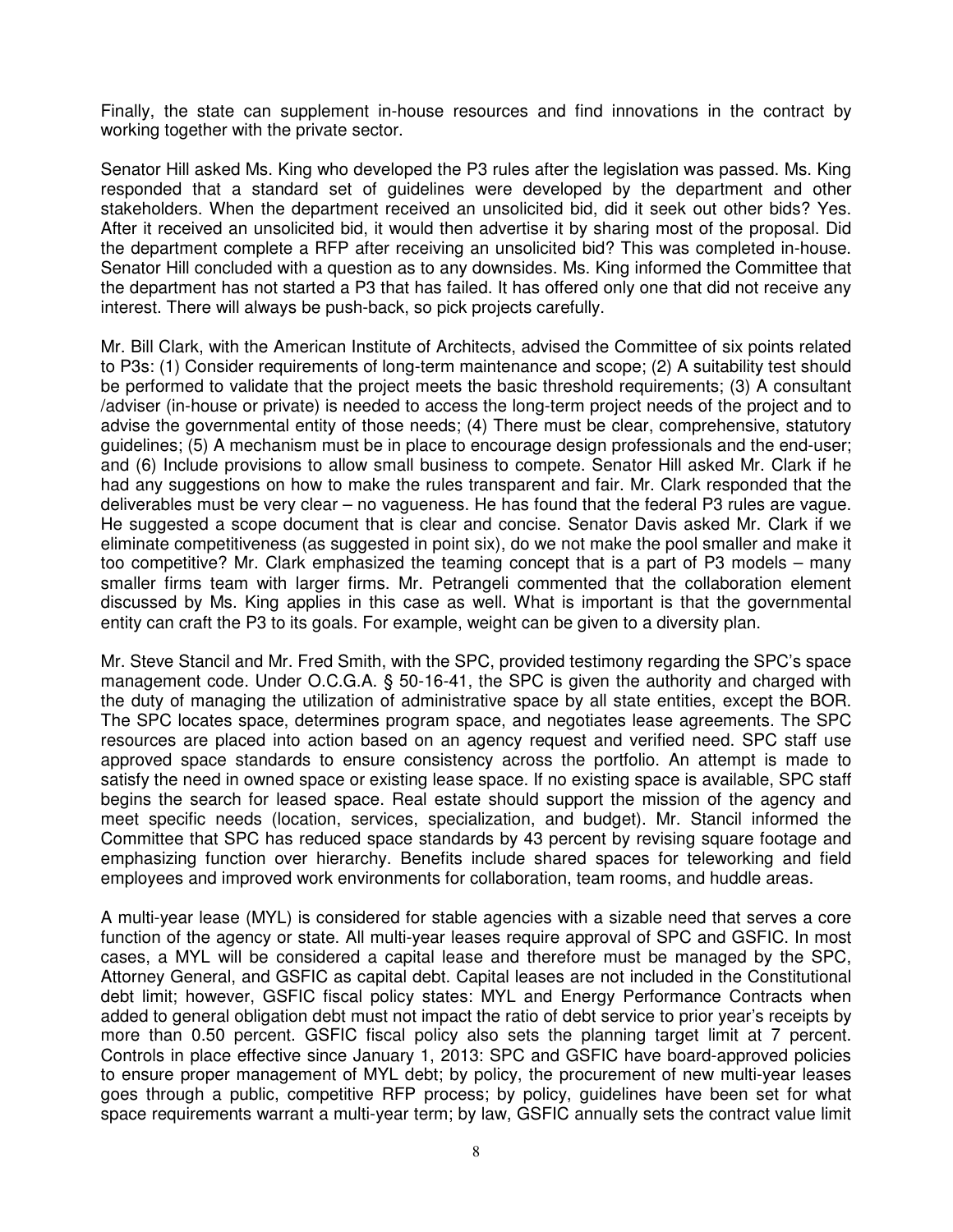for MYL (FY 2014 = \$125M); by law, all multi-year leases must have SPC approval; by law, all new leases are signed by the PSC and the space assigned to the using agency.

Mr. Stancil concluded his testimony by discussing a build-to-suit (BTS). A BTS is a newlyconstructed facility built by non-state dollars for long-term use by a state entity or entities. In most cases, the non-state entity secures financing for the project by using the state's lease/rental agreement and payments as collateral. Prior practices for BTS allowed each agency to sign an annual rental agreement with, in some cases, up to 29 one-year renewal options. In most cases, these agreements still created a capital lease obligation, which subjected the state to additional risks without financially benefitting from the long-term obligation. A public, competitive process was not required or guided by policy. No centralized oversight or controls were in place. Currently, a BTS is procured under the same process, and at the same time, as existing space through the public, competitive RFP process. Only SPC and the BOR have the ability to execute a multi-year lease under the guidance of GSFIC and SPC policies. All new leases are executed by SPC as tenant and space is assigned to the user agency. GSFIC guides SPC with fiscal policies and sets annual caps on capital leases as part of the state's debt management plan. The Attorney General's office assisted SPC in creating a new template lease agreement with additional protections for the state.

Mr. Petrangeli questioned Mr. Stancil on how SPC handles maintenance. Mr. Stancil replied that maintenance is not place in the contract. The landlord does his/her own property management. With regards to state-owned properties, maintenance issues are decided on an agency level. Senator Beach commented on the amount of resources spent at DOT to review unsolicited bids. He asked Mr. Stancil if he thought the state should allow unsolicited and solicited bids. Mr. Stancil replied that it is a possibility; however, the SPC does have concerns because the agency has already lost employees to other employment opportunities. It is, however, a workable solution. Senator Hill commented that rating agencies view our leaseholds as debt.

Agencies have different lease terms – would it be better to collaborate and eliminate the different lease terms and have one 20-year term? Mr. Stancil replied that the MYL is used to secure debt, and if the state moves out, the bonds go in default. Smaller spaces are the target with 3-5-year lease terms. Senator Gooch asked what the typical CAP rate is that investors are looking for – eight. Senator Davis remarked that state-owned facilities with current debt present a challenge because the tax-exempt bonds will not allow the buildings to be repurposed. Ms. Ridley commented that the state can sell them through an outright sale; however, usually the debt exceeds the value.

Mr. Chris Williams, with Gleeds USA, provided the Committee with testimony regarding the United Kingdom's experience with P3s. The Private Financing Initiative (PFI), now PF2, was introduced in 1992 in order to engage the private sector in the design, build, finance and operation of public infrastructure, with the aim of delivering good quality and well-maintained assets that provided value for money for the taxpayer. It has been used across a broad range of sectors. Over 700 projects have been completed to date. Total capital costs are equivalent to \$88.4 billion, including: 100 hospital schemes; over 100 education projects covering more than 800 schools; 43 transport projects; and over 300 other operational projects in sectors including defense, judicial, leisure, housing, and waste. In the U.K., a private sector provider, through a special purpose company, holds a design-build-finance-operation contract for facilities according to specifications provided by public sector departments. The public sector does not pay for the project's capital costs over the construction period. Over a period of 25-30 years, the private sector is paid an agreed monthly fee by the public body for use of the asset(s). Asset ownership returns to the public body at the end of the concession.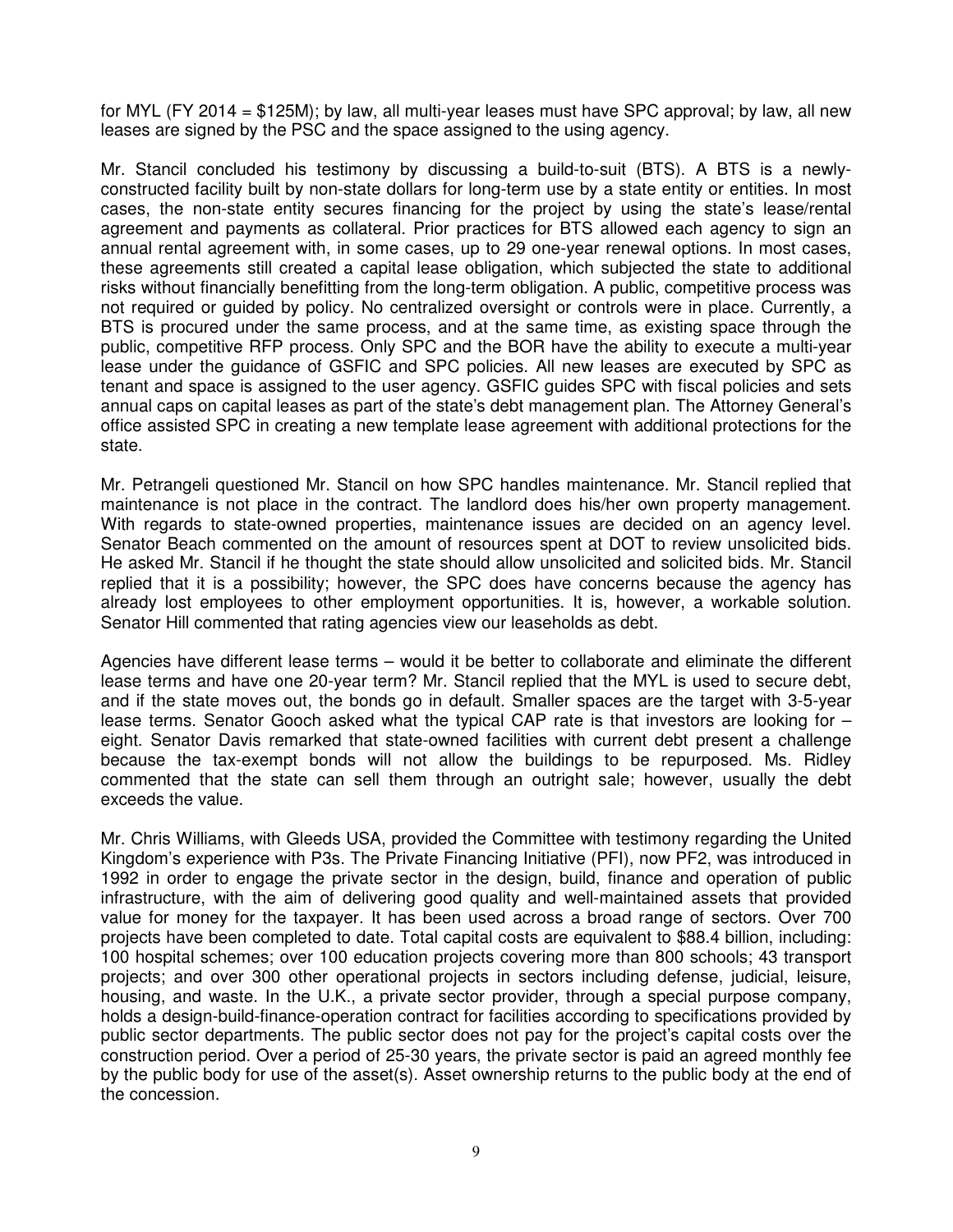Private sector delivery of public sector assets offers significant benefits to owners: payment is based on delivery performance; capital costs are not paid upfront; the risk is transferred to the most appropriate party; long-term management provides focus on whole life value rather than traditional project delivery; early price certainty; high levels of accountability and transparency; encourages the development of innovative solutions; and an efficient process, with a single point of responsibility. The primary challenges are extended procurement timescales and high bidding costs, particularly for contractors. To overcome these, it is important to: be very clear on what you want to achieve at the outset; ensure bid documentation is clear and concise; develop a comprehensive set of instructions for bidding parties to limit misunderstandings or ambiguity in responses; set up a disciplined approach for engaging with the contractor and their supply chain during the procurement process; and ensure decisions focus on commercial properties for the project. A reworking of PFI was done in 2012 due to concerns over value for money in the public sector and lack of transparency of the financial performance of projects. The main improvements with PF2 are: better value for money for the public sector client; shorter and more efficient procurement process; greater flexibility during the operational period; and introduction of measures to improve transparency and public confidence in projects.

Mr. Ken.., V.P. for P3 projects for Balfour Beatty, provided answers to the following questions: (1) What happens in instances of default of P3s? (2) When does credit impact the state? First, a P3 protects against default because it is a partnership. The levels of risk are negotiated in the agreements. There are provisions in the development agreement and the P3 agreement for what happens in case of default. These requirements will be stipulated in the bond documents. The government agency will work with the financial advisor who will offer suggestions. Ensure that the party the state has chosen has a good track record and can correct default. Second, general obligation debt is based on the full faith and credit of the government agency. He suggested basing bondholder recourse to a dedicated revenue stream (lease, operating income). Liability should be limited to the lease payments that it will be paying. If the entity does not make a payment, the markets would see this as affecting the credit rating. Instance of default is very low.

Mr. Joel Lee provided the Committee with testimony on Georgia's existing social infrastructure. Currently, there is more than 100 million square feet of buildings. Approximately 80 percent are 20 years or older. Facility maintenance is under-invested and/or under-programmed. The Committee should consider that replacing old buildings with new buildings is no longer affordable. Without a change in funding or alternative financing for existing social infrastructure, the backlog of life cycle renewal and deferred maintenance doubles every five years. Using traditional financing (general obligation bonds and revenue bonds) will not stop the cycle of heavier than necessary funding demands on maintaining our aging social infrastructure. Government living longer at the same address is now the norm because of economic limitations.

Public Private Venture (PPV) alternative solutions typically include: the purchase or transfer of ownership of the asset from the government to the PPV; rehabilitation and renewal or, in some cases, re-purposing of the asset; and leasing the refurbished asset to the government for a 20-30 year term with "hand back" provisions at the end of the term to return the asset to the government with an extended life. Benefits include: a large incentive to be maintainable and energy efficient; the capital investment is lower and performance guaranteed; maintenance and life cycle replacement/renewal is guaranteed; and a lower total cost of ownership means savings for the state. Ms. Ridley commented that the state must retire debt on old buildings before a private operator may operate the building. Further, there are constitutional problems with gratuities when transferring buildings.

Mr. Bobby Potter, with the American Insurance Association, encouraged the Committee to ensure that cross references include payment bonds.